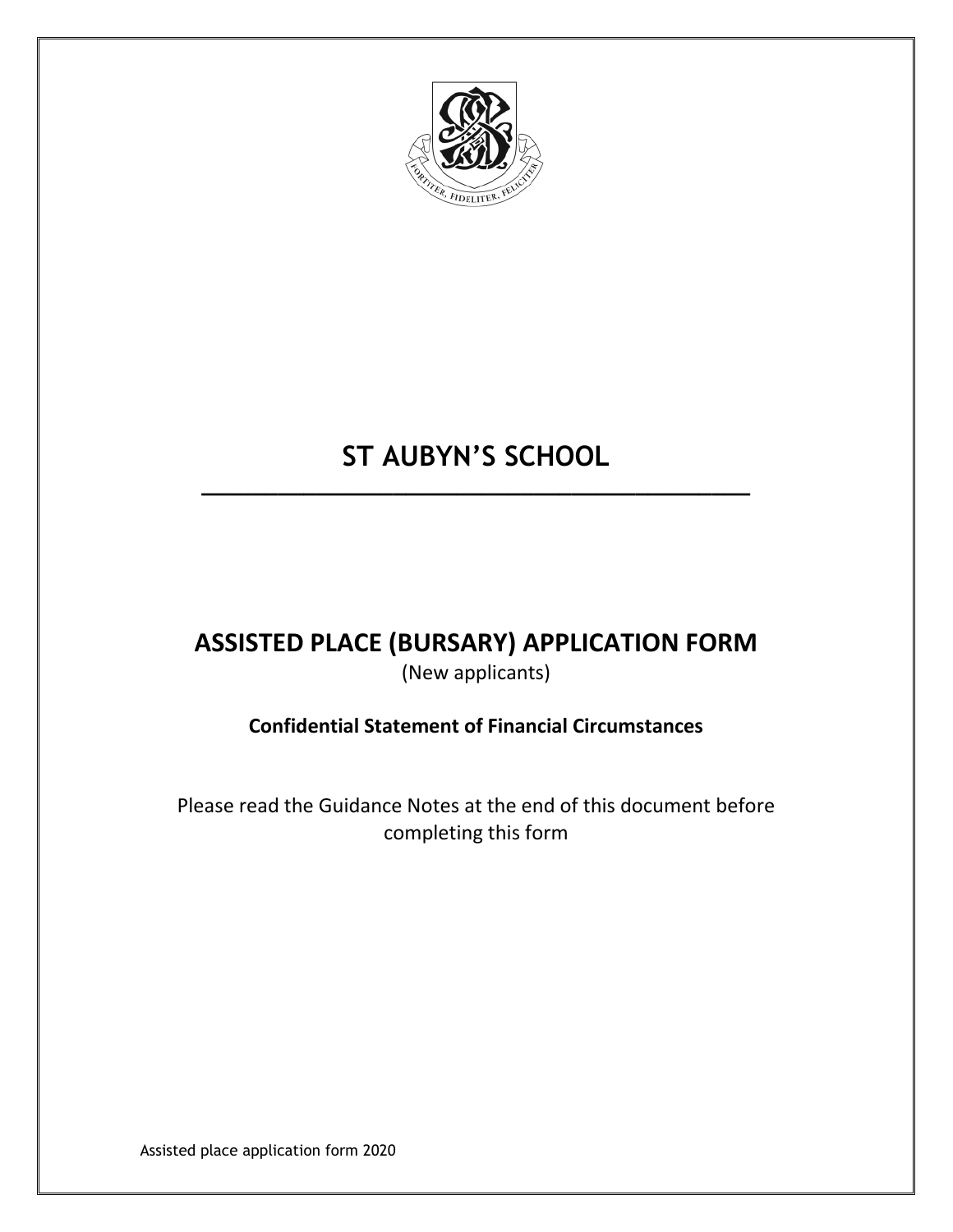### **Assessing your application – Data Protection considerations**

The School reserves the right to make all decisions regarding your application for an assisted place (bursary), but employs the services of Bursary Administration Limited (BAL) to prepare the information which is used to make the decision.

This means that, for the purposes of your application:

- the school is the Controller of your information
- BAL is the Processor of your information
- BAL is registered with the Information Commissioner's Office and has satisfied the school as to its arrangements regarding the security of any information and documents you may provide as part of your application.

Please note that no application will be considered unless the process as detailed below is followed. **IN MAKING THIS APPLICATION AND COMPLETING THIS FORM YOU WILL BE TAKEN TO HAVE CONSENTED TO THE PROCESSING OF FINANCIAL AND PERSONAL DATA RELATING TO THE APPLICANTS, PERSONAL DATA RELATING TO THE CHILD, AND SENSITIVE PERSONAL DATA RELATING TO THE APPLICANTS AND THE CHILD. RELEVANT INFORMATION MAY BE OBTAINED FROM THIRD PARTIES. YOU ARE ALSO TAKEN TO HAVE CONSENTED TO THE FOLLOWING PROCEDURE:**

- 1. An Application Form will be completed and sent either to the school or directly to BAL as detailed at the bottom of the form. Supporting paperwork as required must be included.
- 2. If the Application Form and the supporting paperwork has been sent to the school this will be scanned and forwarded securely to BAL using Microsoft SharePoint so that BAL may prepare the information in the format required by the school.
- 3. If you have sent the form and supporting documents straight to BAL any original documents will be stored securely under lock and key and then returned to you at the time of the home visit, or if this is not possible BAL will return any original supporting paperwork to you by 'Signed-for' post. Please ensure that you arrange to collect the envelope if a card is left in your letter-box. If any envelopes are returned to BAL as 'uncalled-for' these will be held securely until the papers' whereabouts are queried.
- 4. BAL will contact you to make arrangements for a home visit if this has been required by the school, or to make enquiries which will ensure that any paper financial review is as correct as it can possibly be.
- 5. BAL will send its report on your application securely to the school through SharePoint and will then withdraw from the process unless the school has any further enquiries it wishes BAL to make.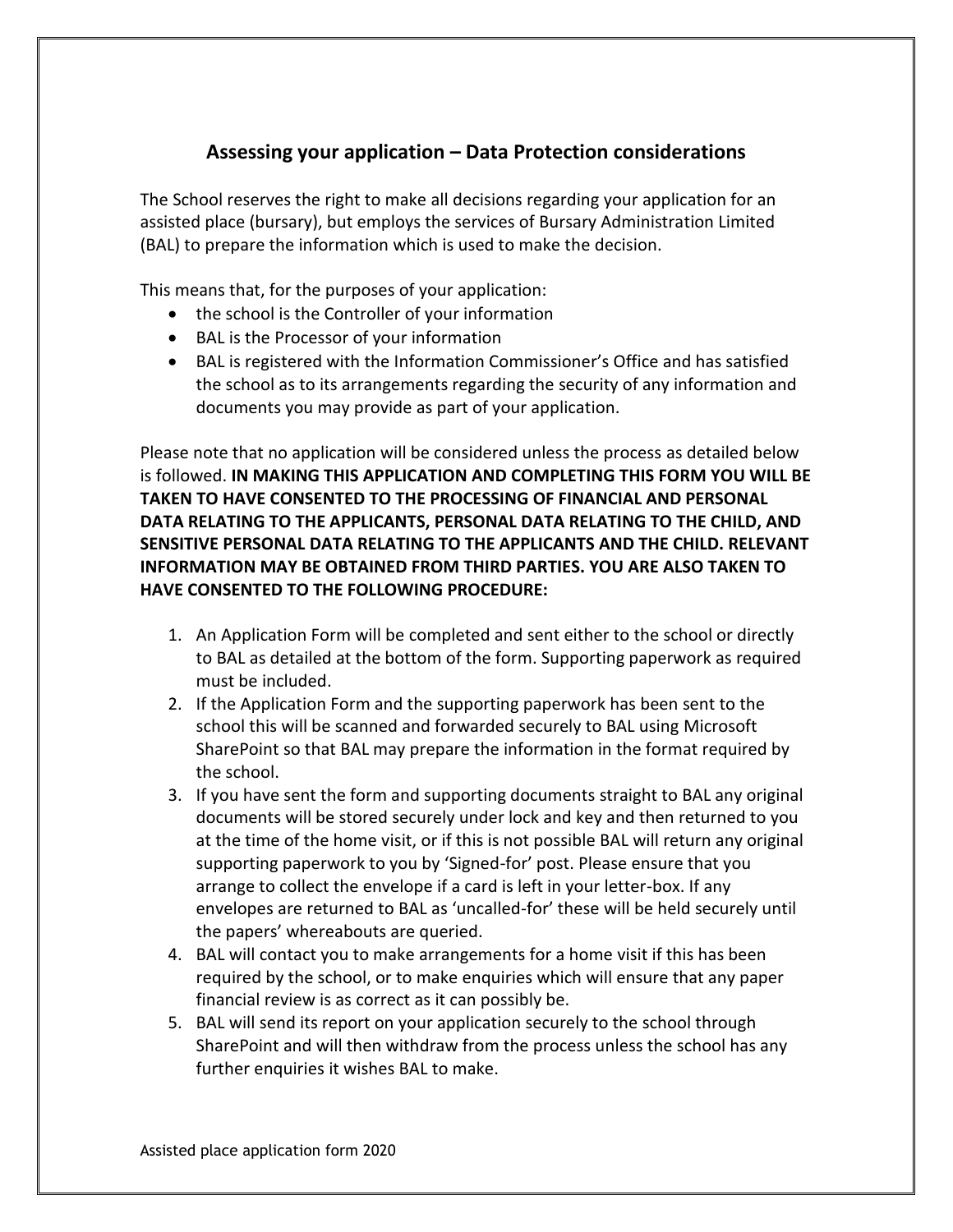- 6. BAL will return an original application form securely to the school, shred any scanned/photocopied evidence documents securely using an authorised service, and scan and store securely on SharePoint its notes regarding your application; these notes will then be shredded securely using an authorised service. This process is undertaken once per year, and any papers (not your original supporting documents) will be held securely until then.
- 7. Your electronic records will be kept securely on SharePoint, and will be deleted four years after they are no longer required.
- 8. If the school has asked you to retain your application form and supporting documents in readiness for a home visit then BAL will follow procedure points 4 to 7 after the company has received notification of your consent to the company's involvement in your application process.

Please be assured that this process is undertaken for the purposes of considering your application for an assisted place (bursary) only, and your information will not be passed to any third party or used in any other way whatsoever.

BAL can arrange to share reports between schools if you are applying to more than one school for an assisted place (bursary), but this will not be done without your written permission (email will suffice), and the permission of the school on whose behalf BAL first visited.

You are entitled to request that your information be deleted permanently at any time.

It should be noted that the report produced by BAL is the property of the school and the Information Commissioner's Office regards your report as confidential and exempt from the provision of Subject Access Requests.

**I/we have read the above and consent to my/ours and the child's/children's information being processed in the manner described above:**

#### FATHER/STEPFATHER

#### MOTHER/STEPMOTHER

Date: \_\_\_\_\_\_\_\_\_\_\_\_\_\_\_\_\_\_\_\_\_\_\_\_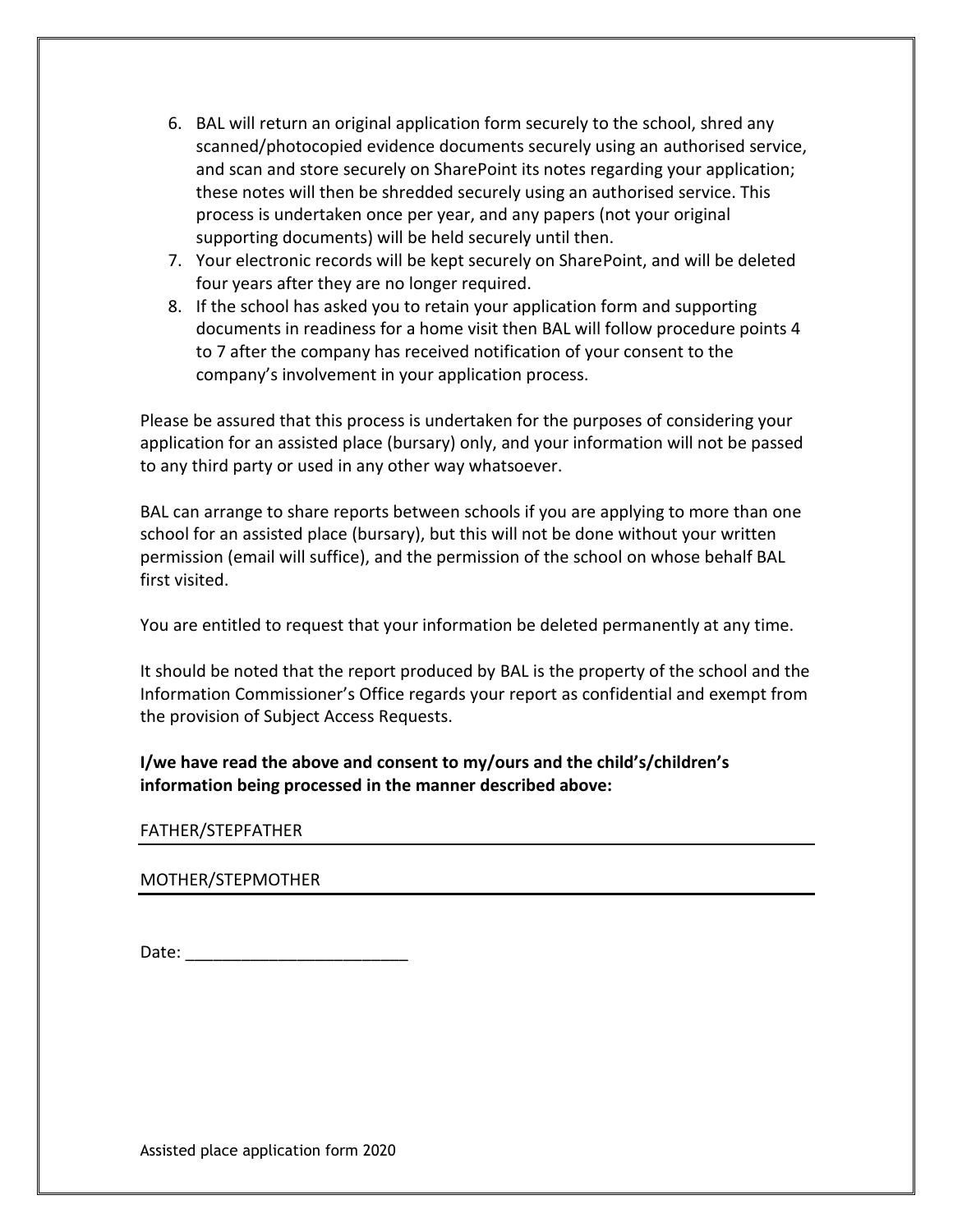| Please use this page to add any information which you feel is relevant to |
|---------------------------------------------------------------------------|
| <b>your application</b> (see note 9)                                      |

|  | - |
|--|---|
|  | - |
|  |   |
|  | - |
|  |   |
|  |   |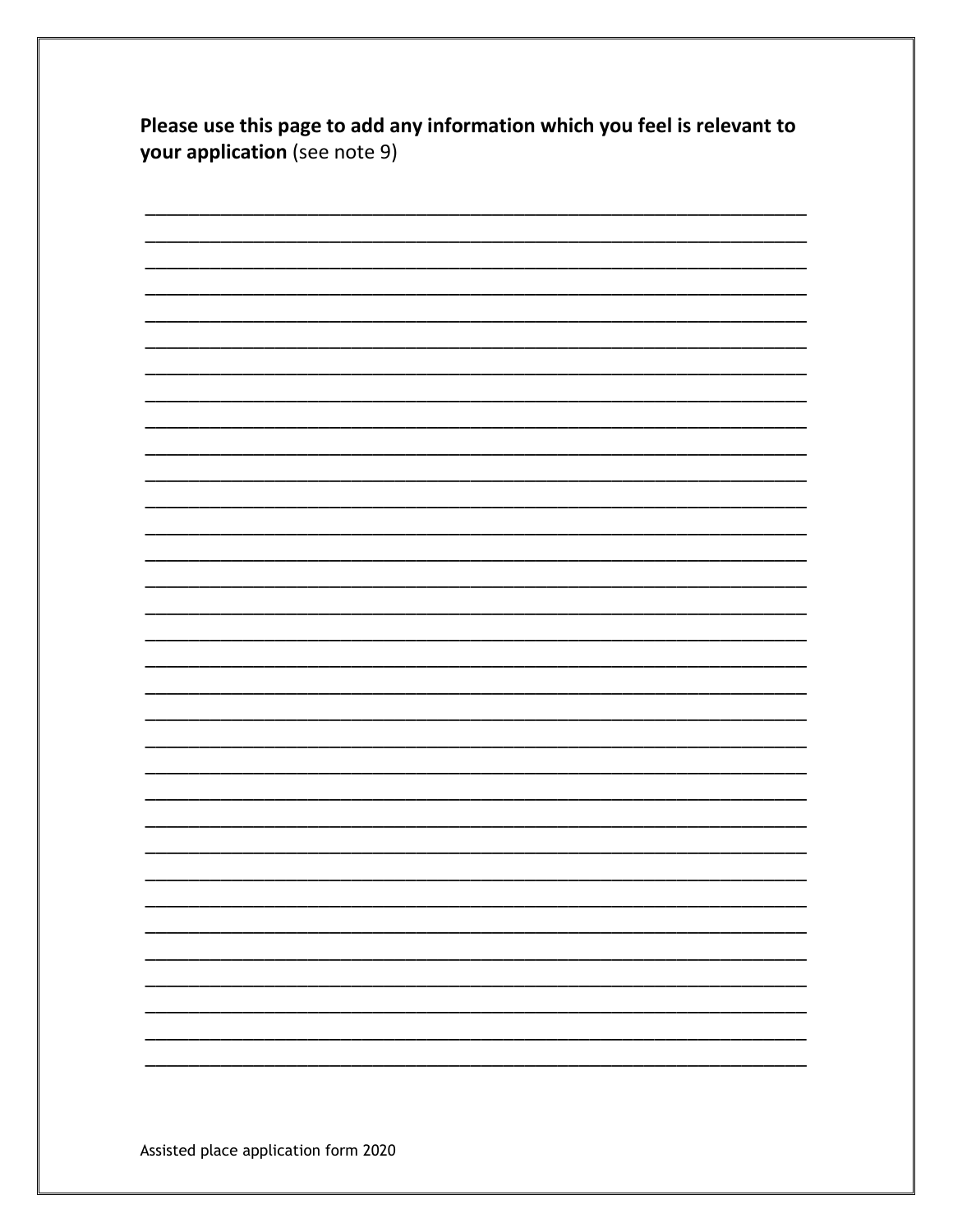1. **CHILD**

|    | a) Full Names                                                         |                                                                       |                                                                       |
|----|-----------------------------------------------------------------------|-----------------------------------------------------------------------|-----------------------------------------------------------------------|
|    | b) Date of birth<br>c) Term / year<br>for entry or<br>date of joining |                                                                       |                                                                       |
| 2. | <b>PARENTS</b>                                                        | (see note 2)                                                          |                                                                       |
|    |                                                                       | Father/ Stepfather                                                    | <b>Mother/ Stepmother</b>                                             |
|    | a) Names and title                                                    |                                                                       |                                                                       |
|    | b) Address                                                            |                                                                       |                                                                       |
|    |                                                                       |                                                                       |                                                                       |
|    |                                                                       |                                                                       |                                                                       |
|    |                                                                       |                                                                       |                                                                       |
|    | c) Occupation<br>d) Employment<br><b>Status</b>                       | Retired - Self-employed -<br>Employed - Unemployed<br>(please circle) | Retired - Self-employed - Employed<br>- Unemployed<br>(please circle) |
|    | e) Employer<br>name                                                   |                                                                       |                                                                       |
|    | f) Shareholding of<br>business                                        |                                                                       |                                                                       |
|    | g) Are you a Co.<br>Director?                                         |                                                                       |                                                                       |
|    | h) Daytime Tel                                                        |                                                                       |                                                                       |
|    | i) Evening Tel                                                        |                                                                       |                                                                       |
|    | j) Mobile                                                             |                                                                       |                                                                       |
|    | k) E-mail                                                             |                                                                       |                                                                       |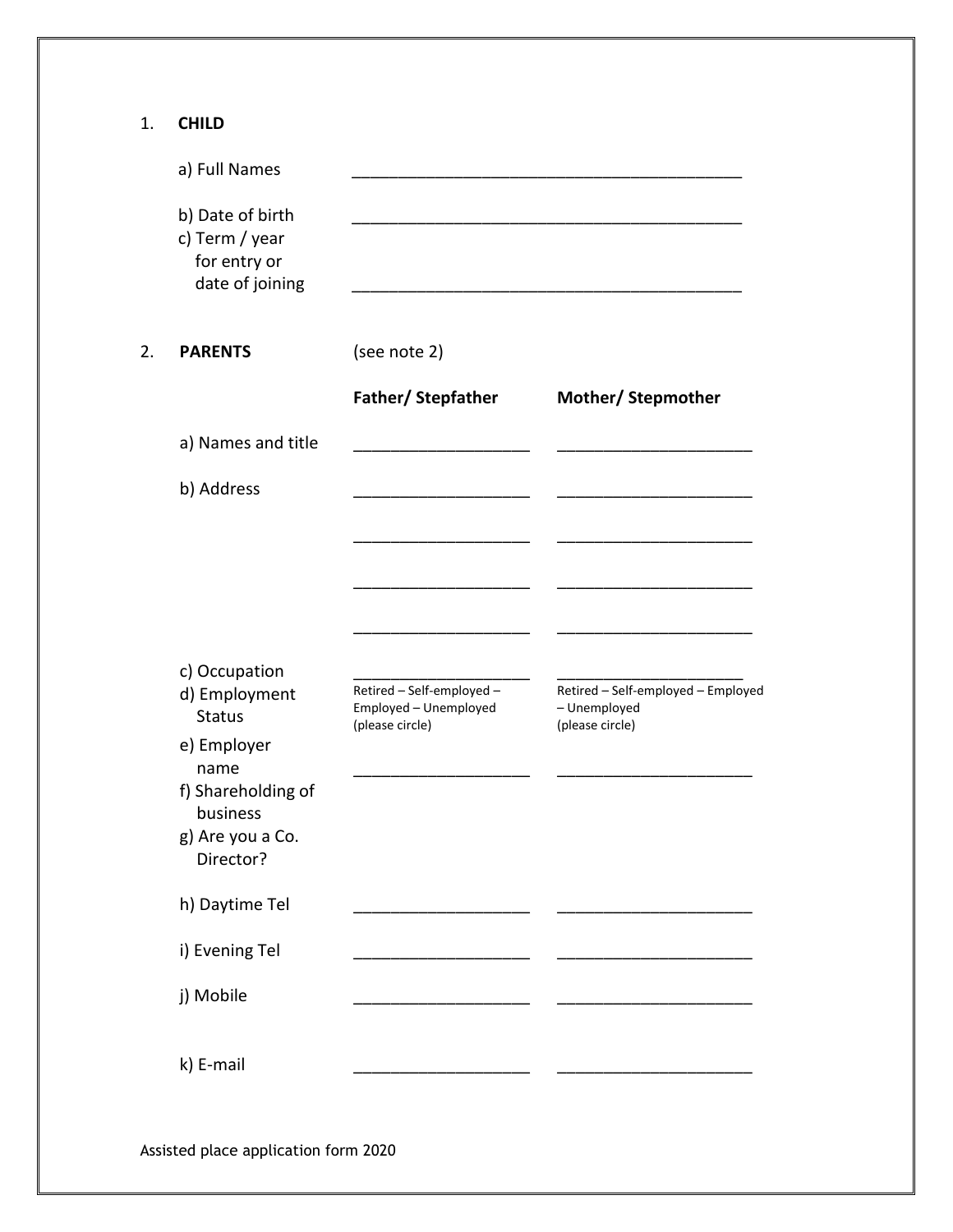#### 3. **INCOME** (see note 3)

| Please use annual amounts                        | <b>Father £</b> | Mother £ | <b>Combined £</b> |
|--------------------------------------------------|-----------------|----------|-------------------|
| a) Gross salary                                  |                 |          |                   |
| b) Business profits or<br>self-employed earnings |                 |          |                   |
| c) Gross pensions                                |                 |          |                   |
| d) Gross investment                              |                 |          |                   |
| income<br>e) Gross rents received                |                 |          |                   |
| f) Benefits received                             |                 |          |                   |
| g) Maintenance received                          |                 |          |                   |
| h) Court order /                                 |                 |          |                   |
| separation agreement<br>- school fees receivable |                 |          |                   |
| i) Benefits in kind<br>received free             |                 |          |                   |
| j) Family support                                |                 |          |                   |
| k) Any other income                              |                 |          |                   |
| <b>TOTAL</b>                                     |                 |          |                   |

#### 4. **OUTGOINGS** (see note 4)

| Please use annual amounts                 | <b>Father £</b> | Mother £ | <b>Combined £</b> |
|-------------------------------------------|-----------------|----------|-------------------|
| a) Tax on incomes above                   |                 |          |                   |
| b) NI contributions                       |                 |          |                   |
| c) Pension contributions                  |                 |          |                   |
| d) Mortgage payments on<br>main residence |                 |          |                   |
| e) Rental property expenses               |                 |          |                   |
| f) Household insurances                   |                 |          |                   |
| g) Rent - main residence                  |                 |          |                   |
| h) Council Tax and utilities              |                 |          |                   |
| i) Loan repayments                        |                 |          |                   |
| j) Credit card repayments                 |                 |          |                   |
| k) Food and subsistence                   |                 |          |                   |
| I) Clothing                               |                 |          |                   |
| m) Vehicle costs                          |                 |          |                   |
| n) Leisure                                |                 |          |                   |
| o) Holidays                               |                 |          |                   |
| <b>TOTAL</b>                              |                 |          |                   |

**TOTAL**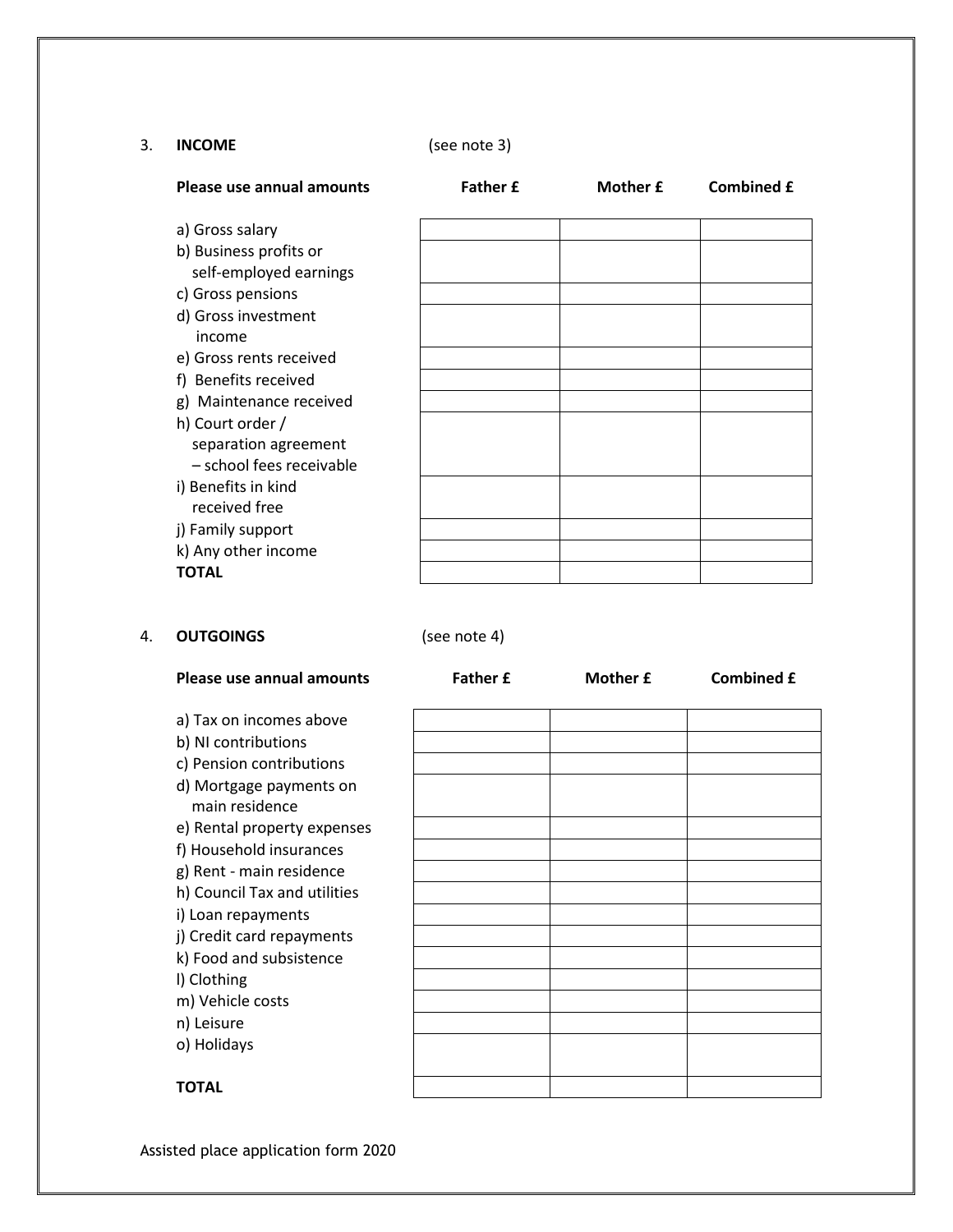#### 5. **CAPITAL ASSETS** (see note 5)

| Approximate market value     | <b>Father £</b> | Mother £ | <b>Combined £</b> |
|------------------------------|-----------------|----------|-------------------|
| i) Bank / building<br>a)     |                 |          |                   |
| society balances             |                 |          |                   |
| ii) Equity / bond values     |                 |          |                   |
| iii) PEPs/ISAs/TESSAs        |                 |          |                   |
| b) Pension schemes           |                 |          |                   |
| c) Value of main residence   |                 |          |                   |
| d) Value of other properties |                 |          |                   |
| e) Value of vehicles         |                 |          |                   |
| f) Net worth of business     |                 |          |                   |
| g) Redundancy settlements    |                 |          |                   |
| due                          |                 |          |                   |
| h) Insurance settlements     |                 |          |                   |
| due                          |                 |          |                   |
| TOTAL                        |                 |          |                   |

#### 6. **CAPITAL LIABILITIES** (see note 6)

| <b>Father £</b> | Mother £ | <b>Combined £</b> |
|-----------------|----------|-------------------|
|                 |          |                   |
|                 |          |                   |
|                 |          |                   |
|                 |          |                   |
|                 |          |                   |
|                 |          |                   |
|                 |          |                   |
|                 |          |                   |
|                 |          |                   |

| <b>SUMMARY</b>                    | <b>Father £</b> | Mother £ | <b>Combined £</b> |
|-----------------------------------|-----------------|----------|-------------------|
| Income                            |                 |          |                   |
| Deduct Outgoings                  |                 |          |                   |
|                                   |                 |          |                   |
| TOTAL                             |                 |          |                   |
| Capital Assets                    |                 |          |                   |
| <b>Deduct Capital Liabilities</b> |                 |          |                   |
|                                   |                 |          |                   |
| TOTAL                             |                 |          |                   |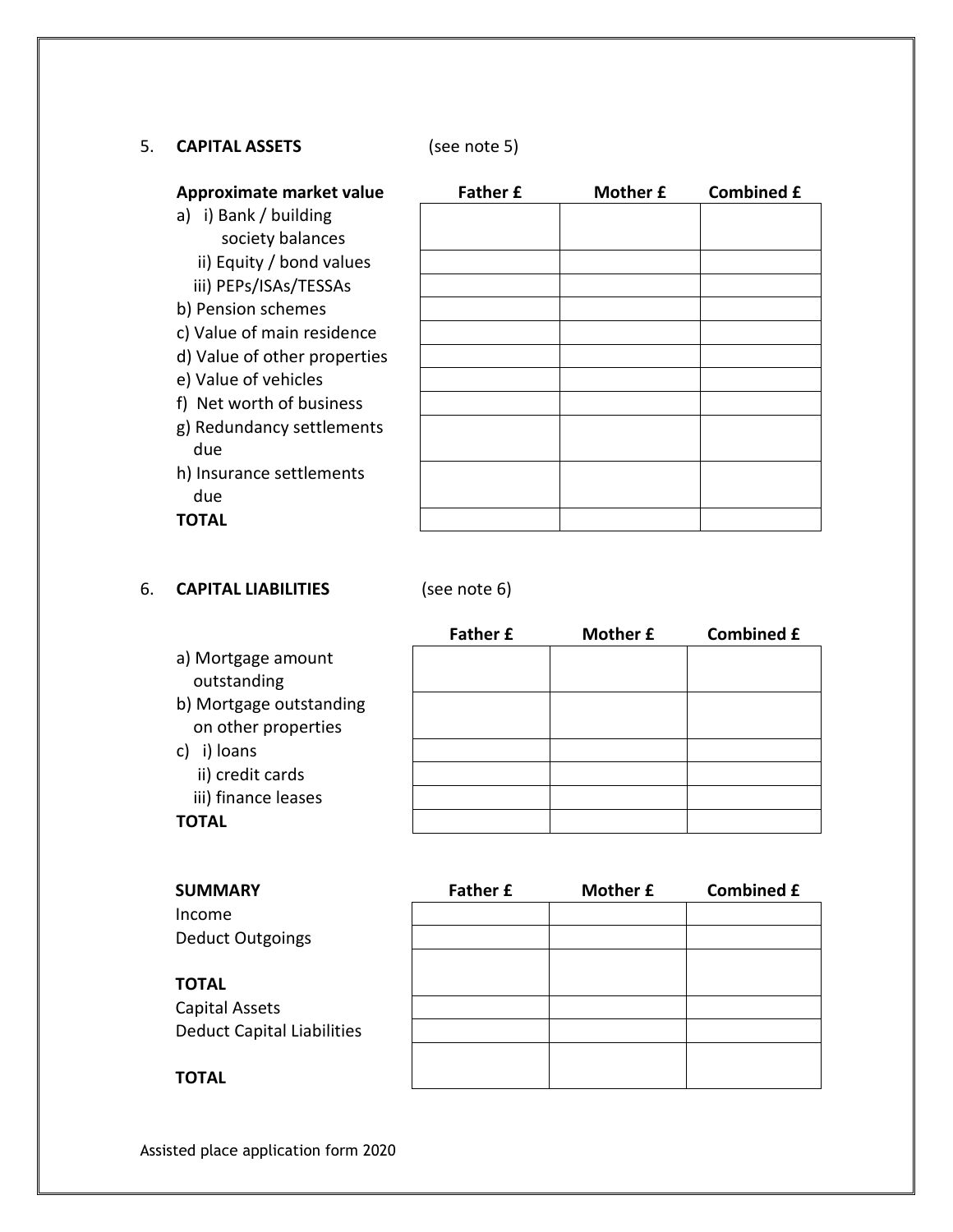Please indicate on a separate page if necessary why net assets cannot be converted or used to pay school fees

| <b>DEPENDENT</b> |                  |         |         |         | <b>NOTES</b> |
|------------------|------------------|---------|---------|---------|--------------|
| <b>CHILDREN</b>  | (see note 7)     |         |         |         |              |
|                  | <b>Applicant</b> | Child 2 | Child 3 | Child 4 |              |
| a) Forename      |                  |         |         |         |              |
| b) DOB           |                  |         |         |         |              |
| c) Current       |                  |         |         |         |              |
| school           |                  |         |         |         |              |
| d) Boarding or   |                  |         |         |         |              |
| day              |                  |         |         |         |              |
| e) Annual fees   |                  |         |         |         |              |
| f) Compulsory    |                  |         |         |         |              |
| extras           |                  |         |         |         |              |
| g) Uniforms      |                  |         |         |         |              |
| <b>SUB TOTAL</b> |                  |         |         |         |              |
| $(a-g)$          |                  |         |         |         |              |
| h) Fees          |                  |         |         |         |              |
| covered by:      |                  |         |         |         |              |
| i) School        |                  |         |         |         |              |
| scholarships /   |                  |         |         |         |              |
| bursaries /      |                  |         |         |         |              |
| allowances       |                  |         |         |         |              |
| ii) Family       |                  |         |         |         |              |
| assistance       |                  |         |         |         |              |
| iii) Other       |                  |         |         |         |              |
| assistance       |                  |         |         |         |              |
| iv) Child's      |                  |         |         |         |              |
| income           |                  |         |         |         |              |
| <b>SUB TOTAL</b> |                  |         |         |         |              |
| (hi-iv)          |                  |         |         |         |              |
| TOTAL (a-g)      |                  |         |         |         |              |
| LESS (h)         |                  |         |         |         |              |

\_\_\_\_\_\_\_\_\_\_\_\_\_\_\_\_\_\_\_\_\_\_\_\_\_\_\_\_\_\_\_\_\_\_\_\_\_\_\_\_\_\_\_\_\_\_\_\_\_\_\_\_\_\_\_\_\_\_\_\_\_\_\_\_\_\_\_\_\_\_\_\_ \_\_\_\_\_\_\_\_\_\_\_\_\_\_\_\_\_\_\_\_\_\_\_\_\_\_\_\_\_\_\_\_\_\_\_\_\_\_\_\_\_\_\_\_\_\_\_\_\_\_\_\_\_\_\_\_\_\_\_\_\_\_\_\_\_\_\_\_\_\_\_\_ \_\_\_\_\_\_\_\_\_\_\_\_\_\_\_\_\_\_\_\_\_\_\_\_\_\_\_\_\_\_\_\_\_\_\_\_\_\_\_\_\_\_\_\_\_\_\_\_\_\_\_\_\_\_\_\_\_\_\_\_\_\_\_\_\_\_\_\_\_\_\_\_ \_\_\_\_\_\_\_\_\_\_\_\_\_\_\_\_\_\_\_\_\_\_\_\_\_\_\_\_\_\_\_\_\_\_\_\_\_\_\_\_\_\_\_\_\_\_\_\_\_\_\_\_\_\_\_\_\_\_\_\_\_\_\_\_\_\_\_\_\_\_\_\_

\_\_\_\_\_\_\_\_\_\_\_\_\_\_\_\_\_\_\_\_\_\_\_\_\_\_\_\_\_\_\_\_\_\_\_\_\_\_\_\_\_\_\_\_\_\_\_\_\_\_\_\_

#### 8. **OTHER DEPENDENTS** (see note 8)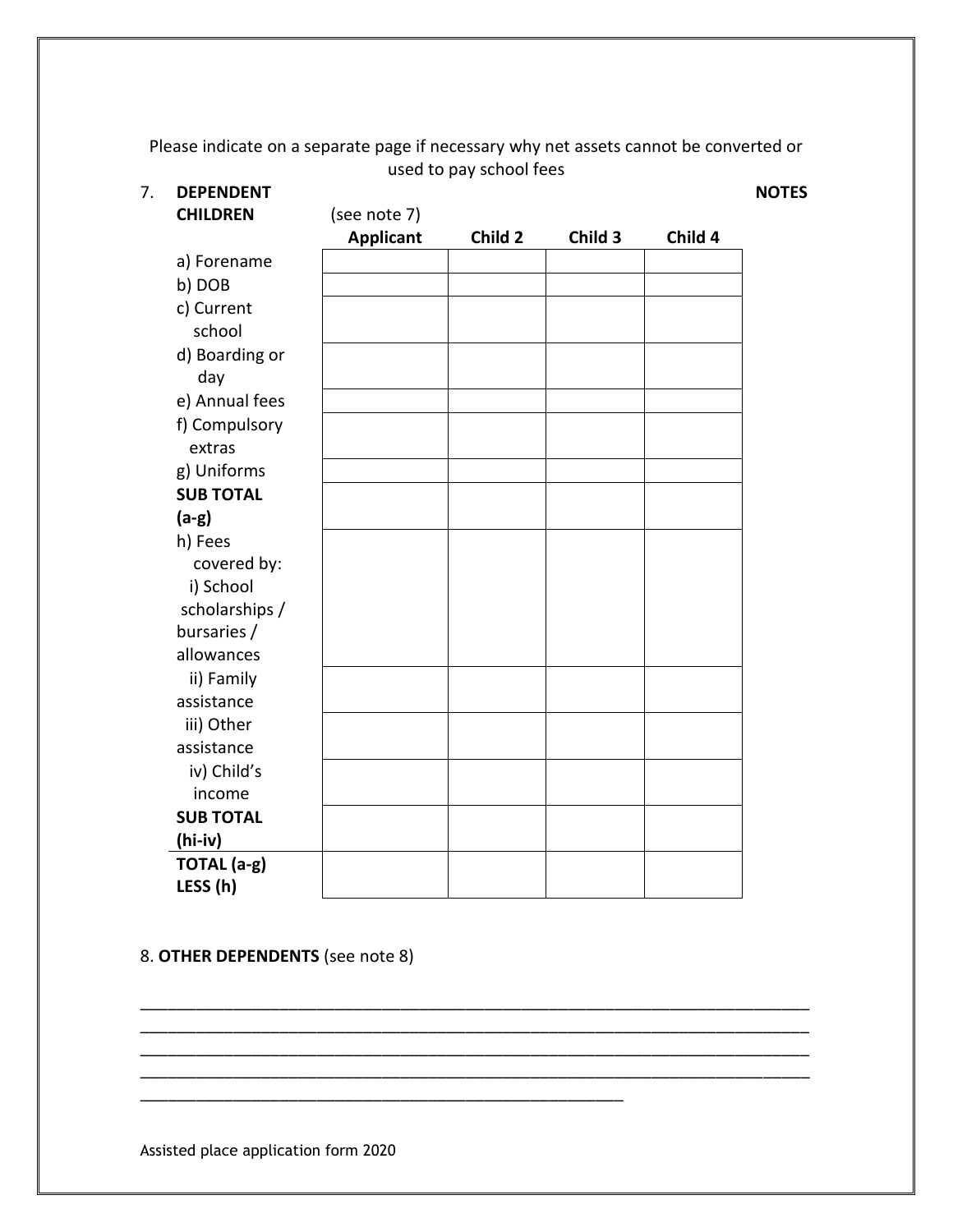#### **STATEMENT OF AIM**

Please indicate how much you feel you can contribute towards school fees each term:

#### **DOCUMENTS TO BE SUPPLIED**

Please supply originals of the following documents:

Last 3 payslips Last P60 Latest audited accounts (if appropriate) Latest management accounts (if audited accounts are more than 9 months old) Latest self-assessment tax calculation (if appropriate) Schedule D self-employment income declaration (if appropriate) 3 months' bank statements Proof of value of investments (may include internet valuation) Latest pension and endowment valuation Benefit letters (if appropriate)

Latest mortgage statement (on all properties if appropriate) / rent agreement Latest loan statements Contents insurance schedule

Legal financial agreements

Any other appropriate documents to support your application

#### **ALL DOCUMENTS WILL BE RETURNED SECURELY ONCE THE APPLICATION HAS BEEN PROCESSED**

#### **YOU WILL BE NOTIFIED THE FINAL RESULT BY THE SCHOOL DIRECTLY**

#### **DECLARATION**

After having read the attached notes, the following declaration should be signed by both parents / applicants (or see below).

We/I have read the notes and have made a complete declaration of our/my income and assets.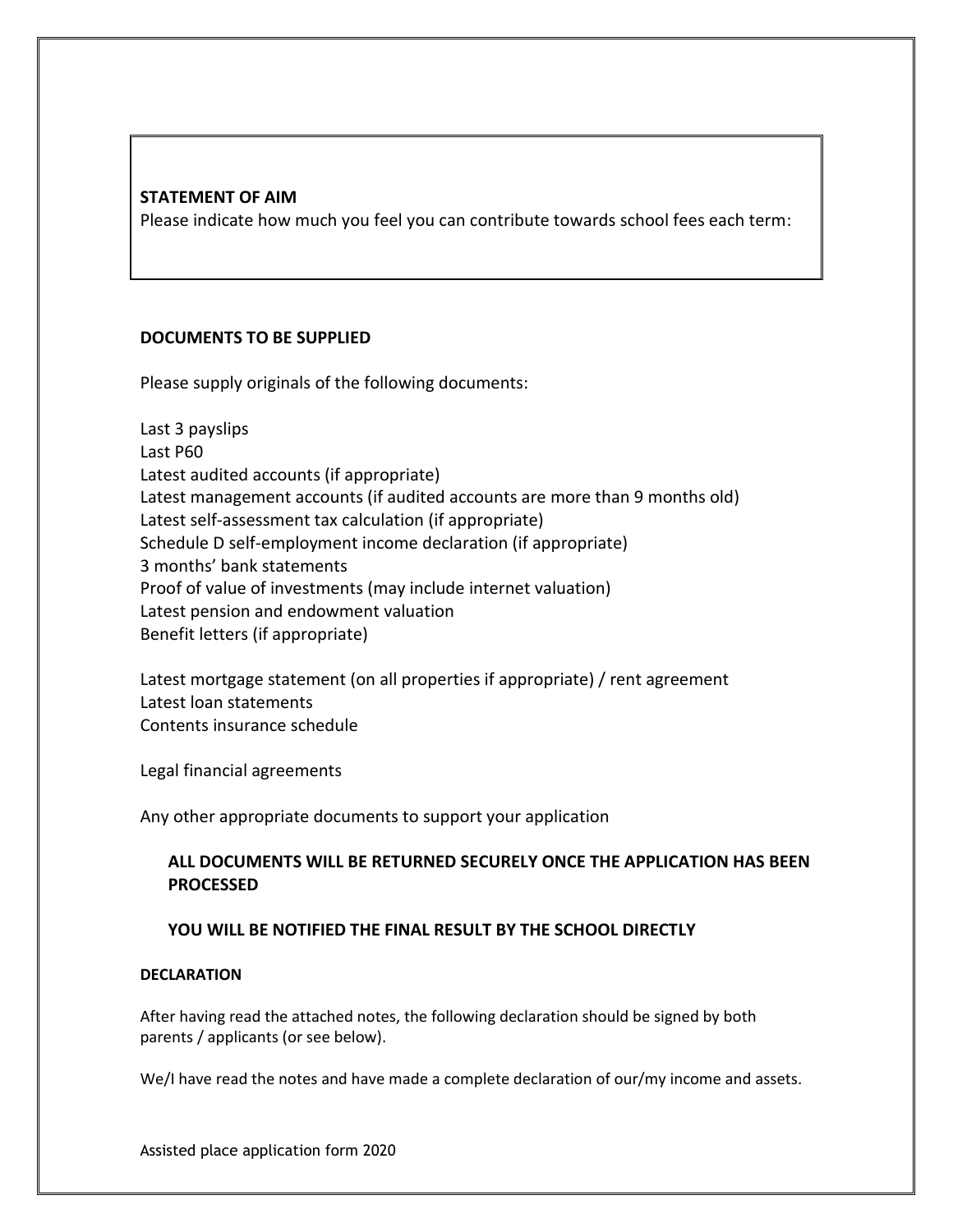We/I understand that we/I are/am applying for our/my child and accept a place for him/her at the school:

- a) Our/my child's fees account with the school will be credited termly with the amount of the grant
- b) We/I understand that any award or grant is subject to annual review and that we/I must complete an annual declaration of our/my financial circumstances on the forms on the forms sent to us/me by the school or its agent and supply all relevant supporting evidence by the return date indicated
- c) We/I undertake to report immediately any material change in the financial position declared
- d) The grant may be withdrawn or reduced, and in certain circumstances, past payment reclaimed if:
	- i) there is a breach of the school's Terms and Conditions to the acceptance of a place for our/my child at the school
	- ii) we/I have knowingly and/or recklessly provided false information
	- iii) we/I have failed to return the annual declaration of our/my financial circumstances by the return date indicated
	- iv) we/I have failed to produce any additional information required by the school or its agent to evidence our/my financial circumstances
	- v) there is in the view of the Head either unsatisfactory work or conduct
	- vi) the school's resources are insufficient to maintain the level of the award

#### **Signatures:**

| Father / Stepfather | Date |
|---------------------|------|
|                     |      |

Mother / Stepmother dentity and the control of Date

If the above declaration is signed by only one parent, please give reason by deleting as necessary below:

Divorced / separated / widowed Other (state reason)

Please return this form and all documents to: St Aubyn's School, Bunces Lane, Woodford Green, Essex IG8 9DU Email address: [bursar@staubyns.com](mailto:bursar@staubyns.com)  Telephone number: 0208 504 1577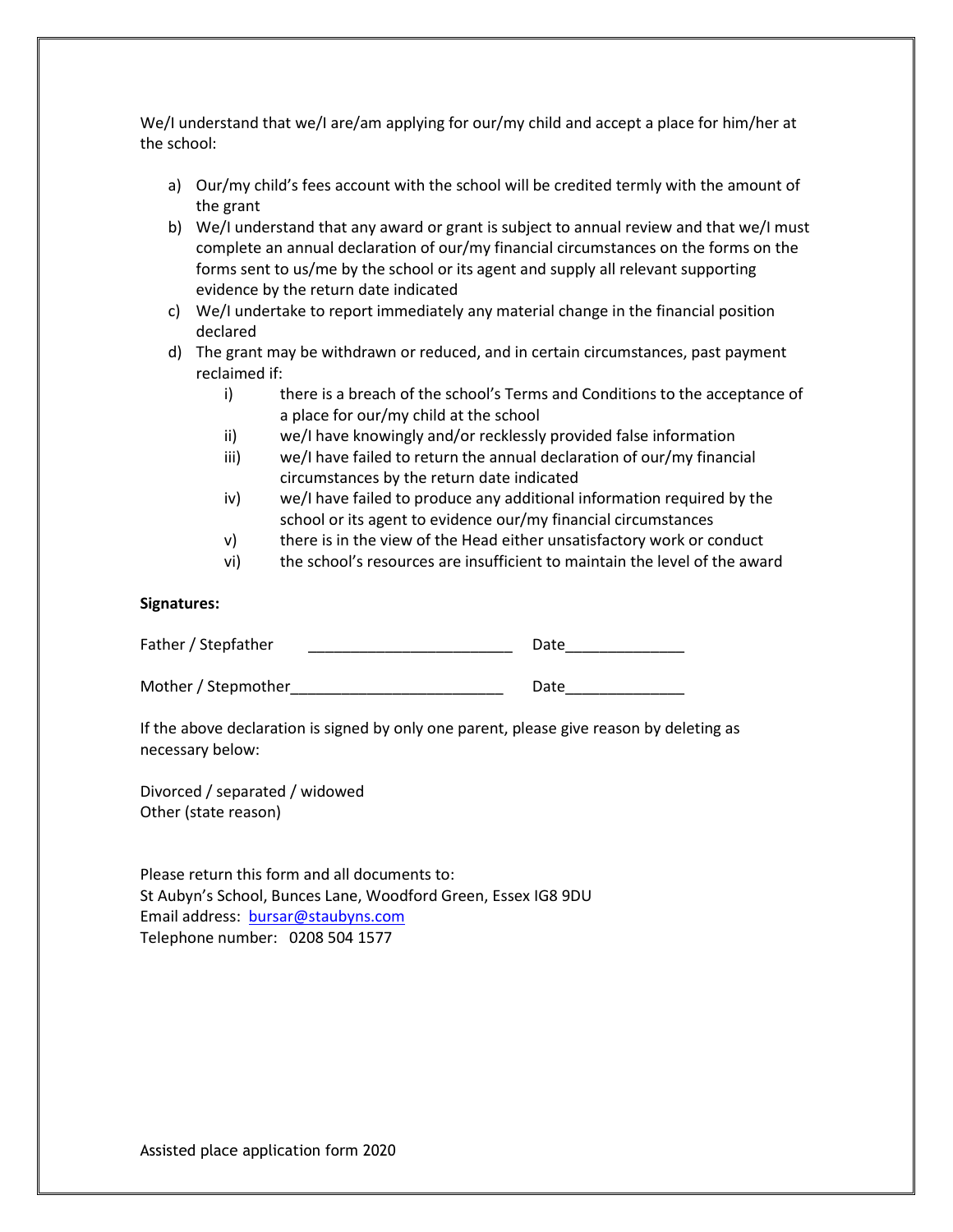#### **GUIDANCE NOTES**

**Please read these carefully before completing the Application Form. If you need further help, please contact the Bursar at the School.**

**The numbers below refer to the same numbers on the application form.** If you pay tax in any way, please include the appropriate reference number. If any of your assets are held abroad please convert the value to pounds sterling.

#### 2. **PARENTS / APPLICANTS**

Anyone with care and control of a child can apply for assistance. This person could be:

- the natural father and mother of a child where they live together
- the natural father or mother of a child and their new partner
- the child's appointed Guardian (appointed by a Court)
- the person with whom a child resides and has care and control of the child as a result of a court order or other legal agreement
- the person with whom a child resides and has care and control of the child as a result of an informal agreement

Please note Foster Parents acting under a Full Care Order will be regarded as having no income

Please note if the natural parents are separated and/or divorced both will be required to provide financial information and sign an Application Form

#### 3. **INCOME**

a) The gross annual amount of income **FROM ANY SOURCE** for the current or latest financial year

b) Profits from a business or profession – the gross amount agreed for taxation purposes. Deductions should only be made in respect of capital allowances, losses and stock relief. Please include the latest set of accounts.

d) All investment income, including building society interest, should be shown gross

e) Gross income from letting or sub-letting of property

f) Please list on a separate sheet if necessary all social security benefits, naming their type and how long each have been received for

g) All income from maintenance payments, separation allowances and Child Support maintenance must be declared. Arrears in any payments will not be taken in to account. h) Where a parent is required by any Court or legal order to pay part of the school fees then only the part of the fee which is not covered by the order will be used to calculate any grant awarded. Arrears in any payments of part school fees will not be taken in to account.

i) Include free benefits in kind that are agreed by the Inland Revenue as not being subject to tax j) Royalties and all other sources including entertainment and travel allowances